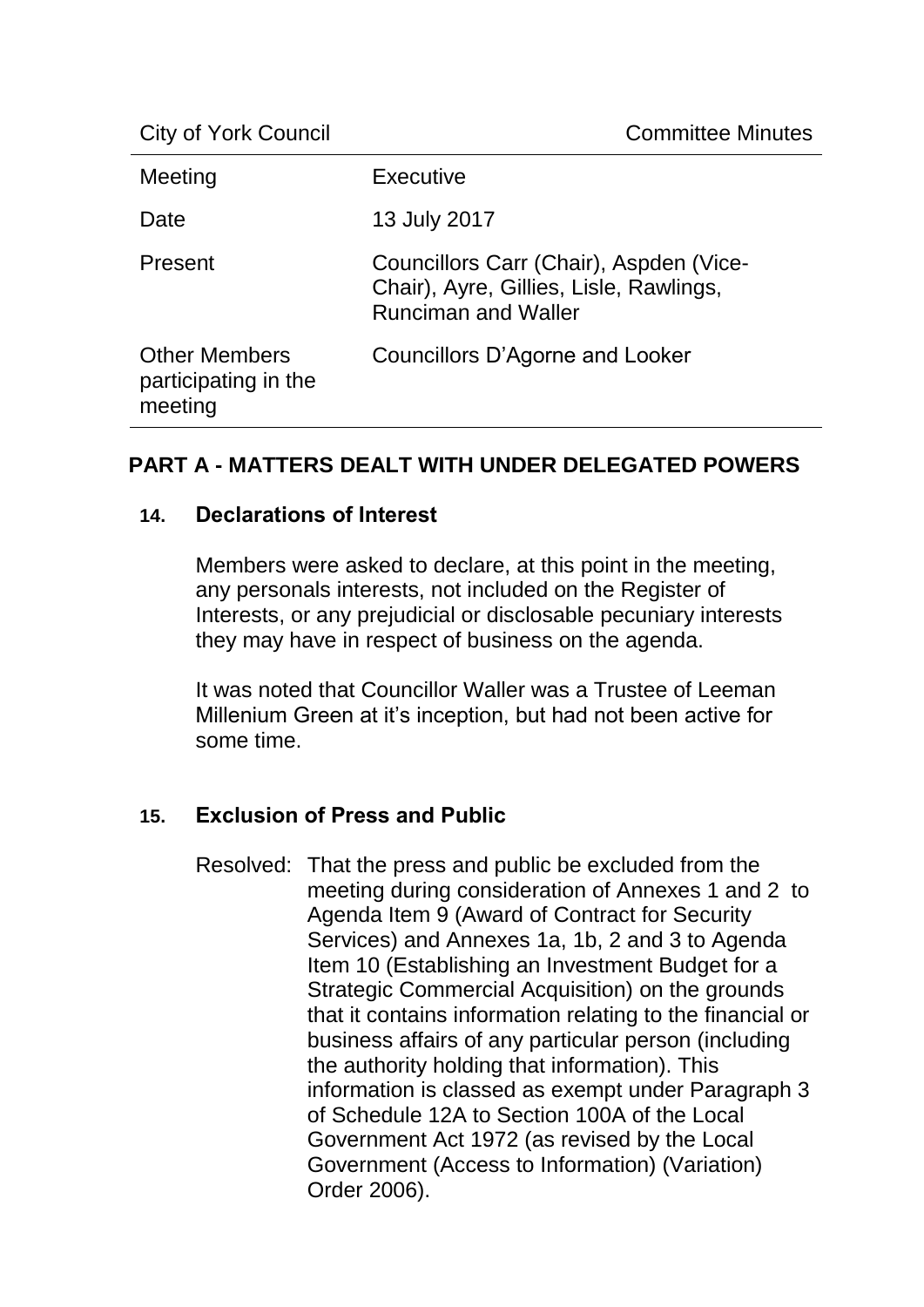### **16. Minutes**

It was noted that the minutes of the last Executive meeting held on 29 June 2017 would be submitted to the meeting on 27 July 2017 for approval.

## **17. Public Participation**

It was reported that there had been six registrations to speak at the meeting under the Council's Public Participation Scheme, one of which had subsequently withdrawn. The registrations were in respect of the following items:

## York Central Update and Partnership Agreement

• Benjamin Hall, a resident and member of Friends of Holgate Community Garden, spoke of the community's concerns as to the proposed Chancery Rise link road (Option E within the report).

He referred to the York North West Master Planning and Infrastructure Study 2011, which highlighted Option C which ran across a 5 acre site, as a more positive choice. However, the Council had subsequently sold the site to Network Rail.

He stated that 4 options had been rendered unviable ahead of consultation and asked for reassurance that access options were being given full and balanced consideration and that the potential impact on communities would have an equal voice as to those of the individual York Central partners.

• James Pitt spoke on behalf of York Central Action, a coalition of approximately 20 community organisations, businesses and educational establishments, which had formed as it was felt that consultations being carried out regarding York Central were not giving an opportunity for people to express their views.

The Group had facilitated a number of pop up events which in turn formed an agenda for a community conference in April 2017, which resulted in 42 positive recommendations to be considered in the development of York Central.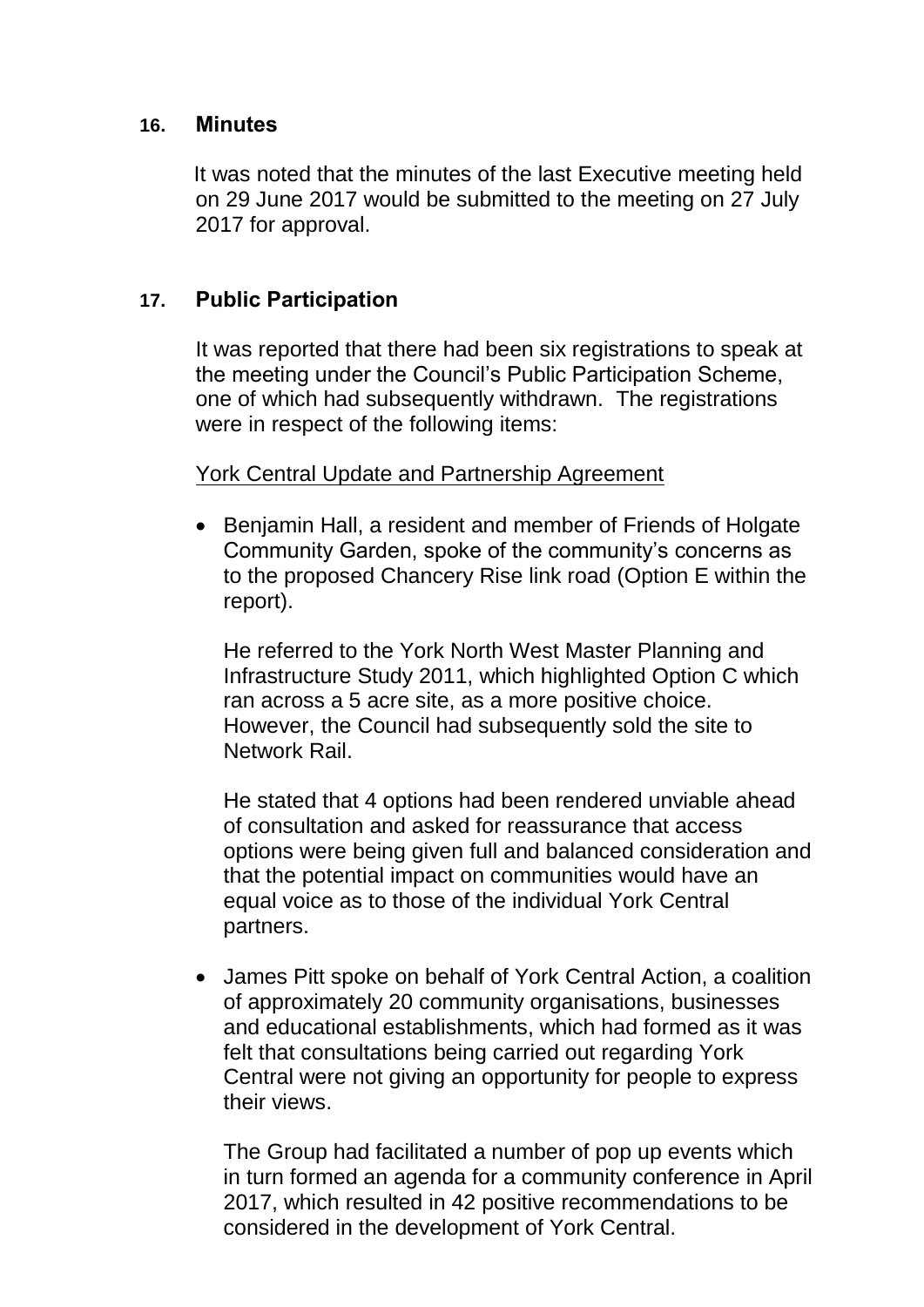Mr Pitt referred to the importance of decisions being taken in the public domain and asked for a more active and imaginative approach to community engagement.

• Paul Scott spoke on behalf of Friends of Holgate Community Garden regarding the consultation on access options to York **Central** 

He referred to the discussion at the Executive meeting on 24 November 2016 regarding genuine and meaningful consultation and called on Members to consider the design of access route consultation carefully to ensure that residents had the opportunity to shape the exercise and not just participate.

He referred to Royal Town Planning Institute guidelines on consultations which included a balance of quantitative and qualitative methods and the fair interpretation of data. He added that the publication of raw output data would give confidence that it had been interpreted fairly and asked that the weighting the consultation would have on the overall decision process be disclosed.

## Local Plan

Richard France, MD of the Oakgate Group, referred to the need for balance between housing numbers and the delivery of employment land, both in and out of town, as without this there would not be a credible or deliverable plan.

Mr France referred to the Naburn site, to the south side of the City, and its potential for office accommodation, employment opportunities and transport links. He stated that the site could be deliverable immediately as there was already substantial infrastructure in place and this would complement the City centre offer of the York Central site. He added that other nearby authorities were keen to attract quality employment at our expense.

In conclusion, Mr France stated that the Executive had a duty to provide a sound deliverable Local Plan and that the site at Naburn should be part of it.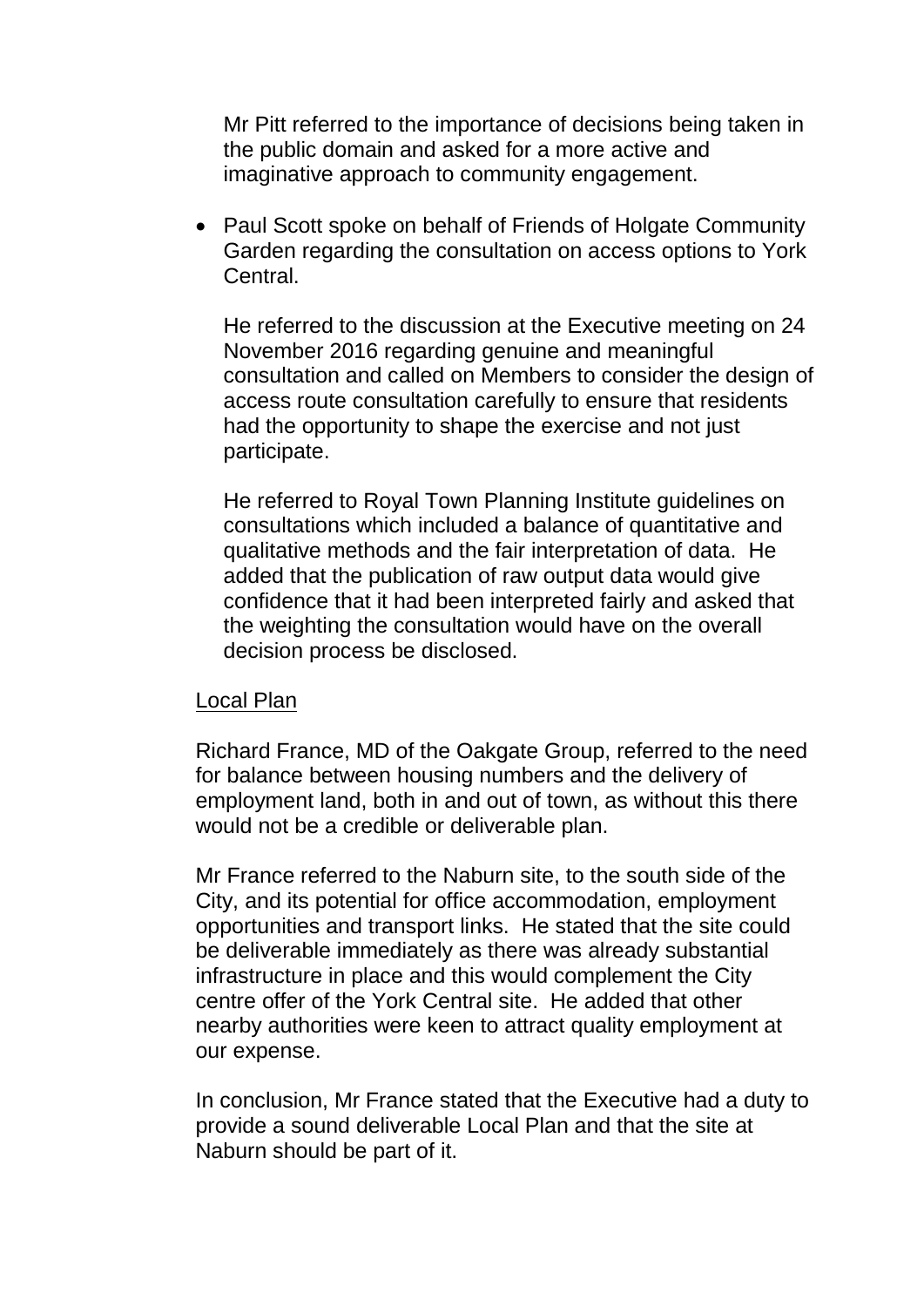(i) York Central Update and Partnership Agreement; (ii) Proposed Outer Ring Road Improvements; and (iii) Local Plan

(i) Dave Merrett welcomed the commitment to further consultation on access options but sought assurance that the consultation would be city wide, given that the scale of the development would have major implications for traffic, congestion and air quality across the City. He asked that the background transport modelling data and air quality implications be published so that the public could make an informed response.

(ii) Mr Merrett welcomed the progression of the outer ring road upgrade and the commitment to consult on specific proposals, but again sought assurance that the consultation would be city wide, to include cycle and pedestrian groups, given the potential of such schemes to sever walking and cycling movements. He added that consultation should also be carried out at an early stage so that alterations could be made without delaying the overall process.

(iii) Mr Merrett asked the Executive to re-consider the Local Plan Working Group's decision not to include the housing expert's recommended 10% uplift on housing numbers, referring to York's exceptionally high housing prices and the distress signals in the housing market.

# **18. Forward Plan**

Members received and noted details of the items that were on the Forward Plan for the next two Executive meetings, at the time the agenda had been published.

# **19. Report on Work of the Financial Inclusion Steering Group 2016/17 and 2017/18 Update**

Members considered a report which outlined the work of the Financial Inclusion Steering Group (FISG) in 2016/17 and 2017/17 to date and provided information about the Council Tax Support (CTS) Scheme, the delivery of the York Financial Assistance Scheme (YFAS) and an update on Discretionary Housing Payments (DHP).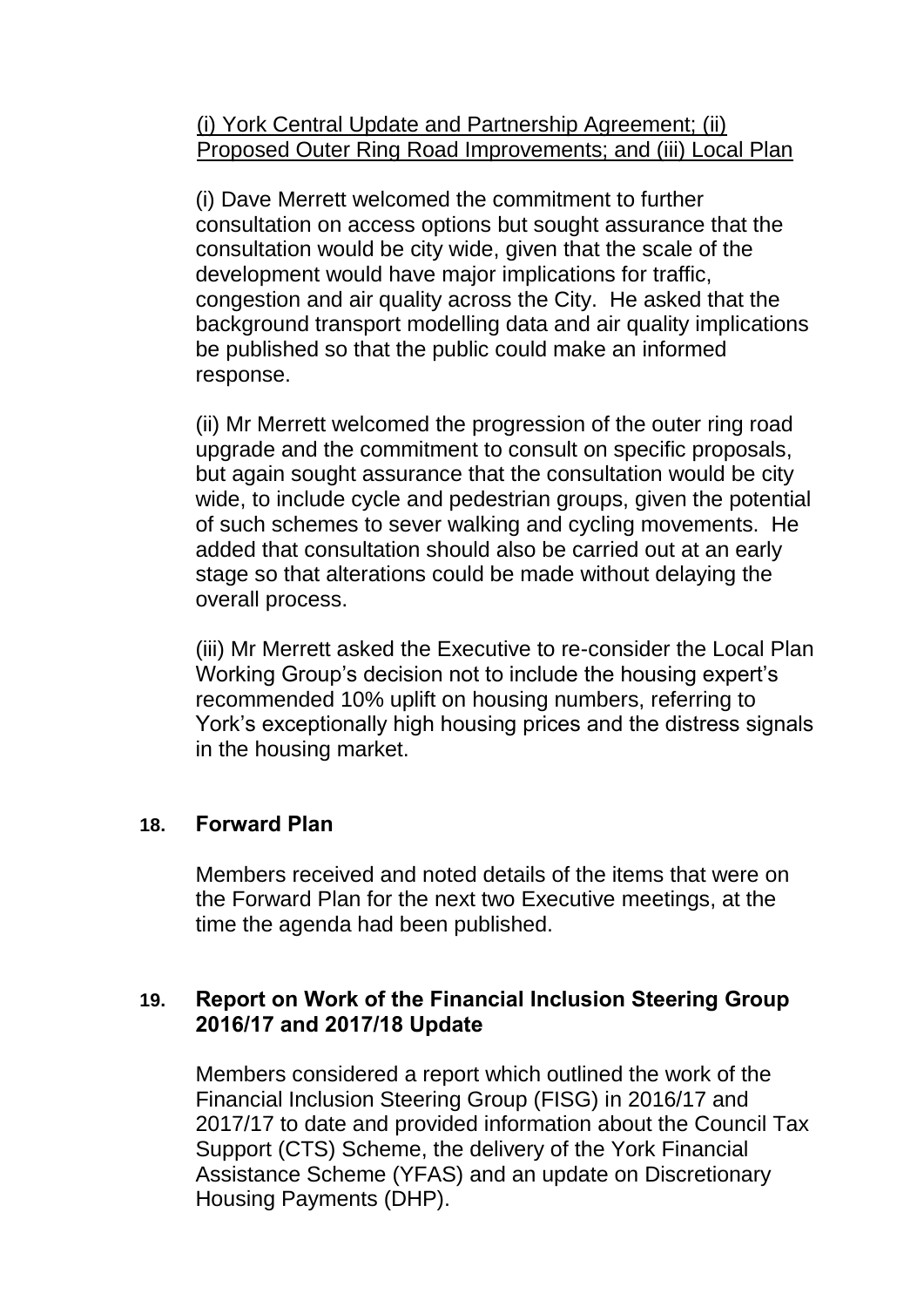The Group were thanked for their work and Members were urged to note the information as Ward Councillors were well placed to help communicate the advice and support available.

It was acknowledged that the roll out of Universal Credit would be a significant change and concerns had been raised as to the minimum 6 week delay for the first payment and the payment direct to the recipient rather than the landlord. It was noted that digital and budgeting support was available and work had been undertaken with Housing and the DWP locally to promote awareness. The work of the Tenancy Support Scheme with the South Yorkshire Credit Union was also highlighted.

- Resolved: That the Executive notes the work of the Financial Inclusion Steering Group in 2016/17 and 2017/18 to date.
- Reason: To ensure Members are aware of Financial Inclusion activity and how related financial support is administered through Council Tax Support and York Financial Assistance schemes to inform planning for future financial pressures relating to these schemes and to ensure that support continues to be effectively provided.

# **20. York Central Update and Partnership Agreement**

*[See also Part B Minutes]*

Members considered a report which outlined progress to date on the York Central scheme and set out the Council's commitment to developing a formal partnership agreement and the programme of work to take the scheme through to the submission of Planning Applications.

It was noted that the York Central project was a partnership project, led largely by the major landowners, namely Network Rail, the Homes and Communities Agency and National Railway Museum in conjunction with City of York Council.

It was outlined that prior to finalising the partnership agreement and bringing forward a Masterplan for consultation, the York Central Partnership needed to conclude discussions around access options. A further study had been commissioned, which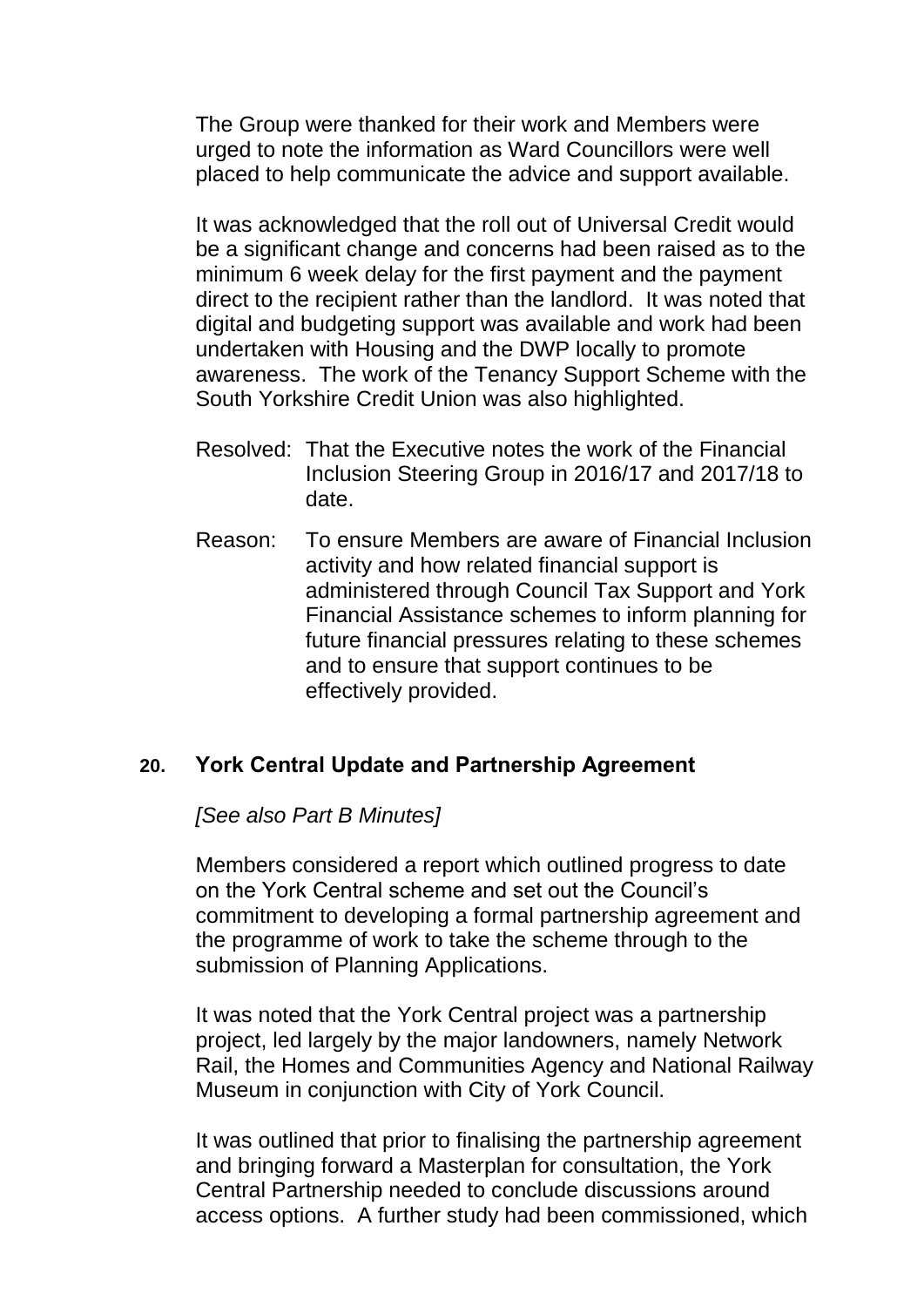had examined deliverability, ease of construction, transport implications and costs etc, but a detailed understanding of the community impact of the options available was still required as part of this work. Evidence around deliverability and funding had been considered and the consultation would be based on the 3 deliverable access options outlined. It was clarified that no decision had been made and the consultation was an essential part of determining the preferred route.

It was confirmed that the consultation would come from the Partnership, as the developing body for the scheme, not the Council.

With regards to the rejected access options, it was clarified that the decision taken to dispose of the 5 acre site to Network Rail was taken to enable them to clear York Central for the scheme to go ahead. Options B, C and D crossed the site at various points onto an area of land designated by Department of Transport for operational rail land until 2023. Other engineering challenges were also highlighted.

Referring to requests to publish the weighting behind officer judgements on access options, it was stated that it would not be possible to do this in an empirical way, but officers would look to provide a qualitative rather than a quantitative assessment, with an assurance that decisions would not be based solely on economic factors.

Resolved: That the Executive:

- i. Notes the plan for the York Central Partnership to undertake public consultation on access options and the master plan which will lead to the submission of outline and detailed planning applications; and
- ii. Agrees to receive a further report in October setting out the York Central Partnership proposed master plan including a recommended access option and presenting the formal YCP partnership agreement for Executive to consider.
- Reason: To ensure the delivery of York Central and to ensure that a range of access options have been considered.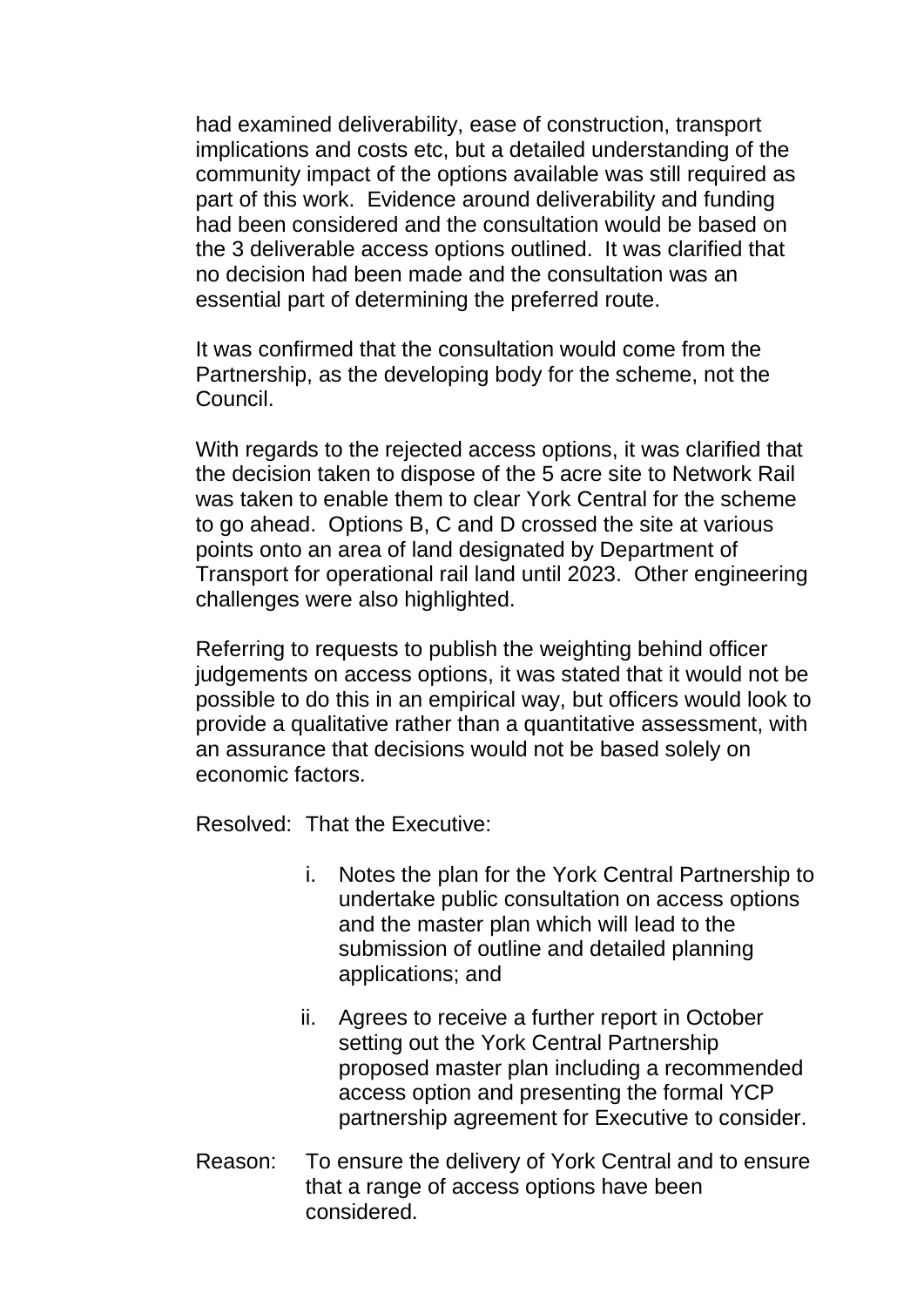# **21. Proposed York Outer Ring Road Improvements – Approach to Delivery**

## *[See also Part B Minutes)*

Members considered a report which set out the proposed approach to the York Outer Ring Road improvements project and sought approval of the delivery methodology for the development and construction of the seven targeted improvements to junctions on the north York Outer Ring Road over the next 5 years.

Consideration was given as to how key issues and risks would be managed as well as the most effective way to make decisions over the coming months to develop the proposals.

The report recommended that future decisions on the programme of improvements were taken by the Executive Member for Transport and Planning, for example over matters concerning the purchase of land, consultation and phasing of works.

In response to earlier public questions, it was clarified that there would be detailed consultation carried out on individual roundabouts and that subway access for pedestrians and cyclists would be provided at various locations.

#### Resolved:

That the Executive accepts the proposed approach and methodology for future development activity on the YORR Improvement programme, and approves the following scheme of delegation to enable effective management of the project:

- a. To approve the acquisition of land by agreement as required for the upgrade schemes, and to delegate approval of acquisition of land interests by agreement of up to £200,000 for any one interest to the Executive Member for Transport and Planning.
- b. To delegate to the Assistant Director of Transport, Highways and Environment the negotiation of the terms of purchase for individual land interests by private agreement. By definition, this delegation will also include negotiation of easements and temporary rights where freehold ownership is not required e.g. for drainage purposes, or temporary occupation for the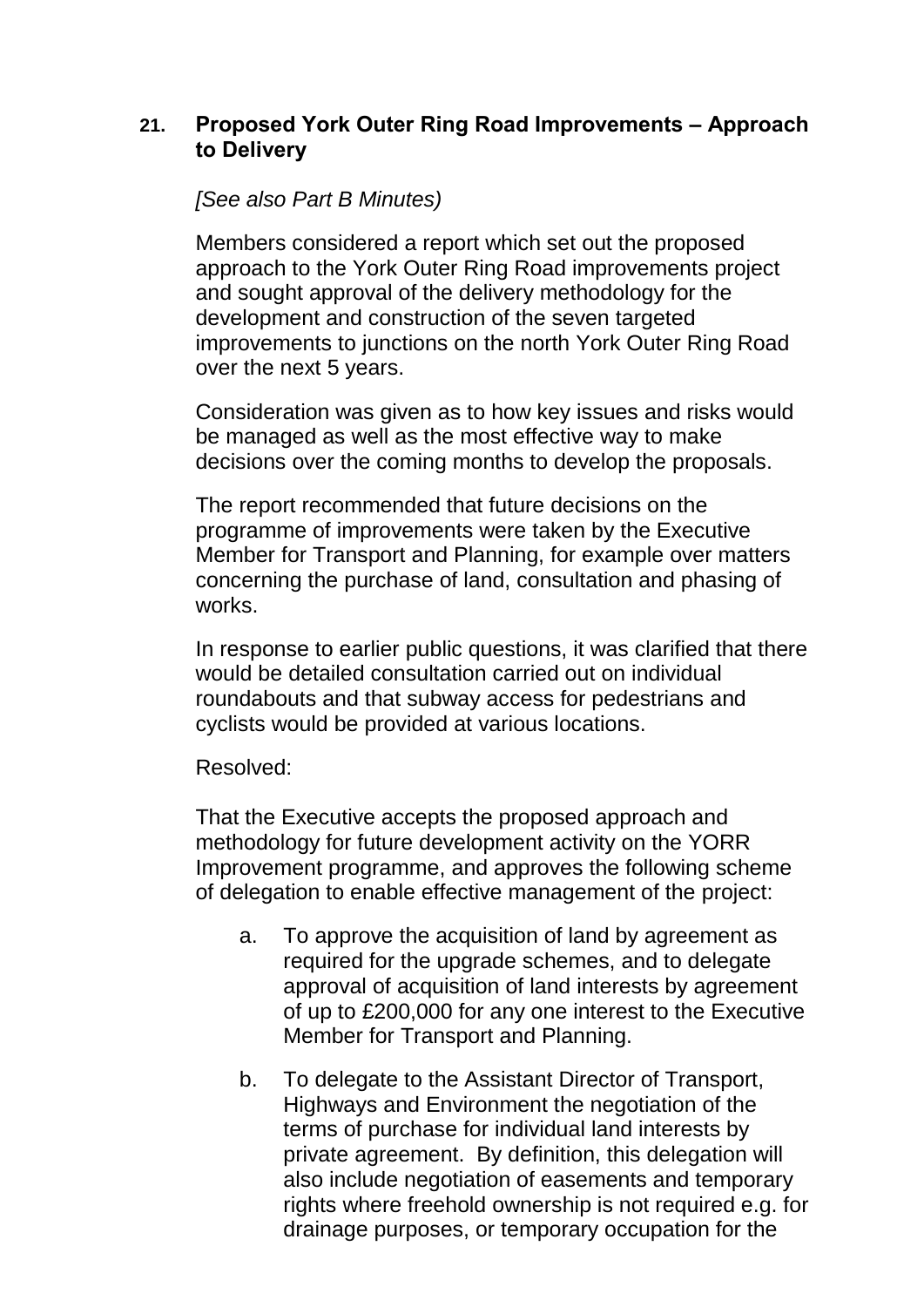construction works. This delegation will also include obtaining the release/extinguishment of, or variation of, any third part rights over affected land (for example a third party might have a right of way over land which needs to be acquired).

- c. To authorise the preparation of a draft Compulsory Purchase Order (CPO) in parallel to the purchase of land by private agreement in order to reduce the risk of the programme being prolonged if negotiations with some landowners become protracted. (Any decision to authorise the actual making of that CPO would be referred back to the Executive for determination in a subsequent further report).
- d. To delegate operational and detailed decision making to the Executive Member for Transport and Planning as the programme of design and delivery develops over the next 5 years. These decisions will include:
	- i. Approval of proposed consultation with residents, businesses and stakeholders.
	- ii. Approval of the final layout of each junction upgrade.
	- iii. Approval of phasing of the scheme.
	- iv. Approval of land acquisitions up to £200k (in any one interest as above)
	- v. Acceptance of tenders for construction.
	- e. To receive further update reports on progress through the Council's monitoring regime. Further specific reports will be brought back to the Executive when decisions are needed on major changes to the scope of the project or if there are significant financial implications to be considered.
- Reason: The proposals being made to Executive will ensure that the planning, preparation and construction of the York Outer Ring Road Improvements can be undertaken in the most efficient manner to meet the ambitions of the City Council and the West Yorkshire Combined Authority.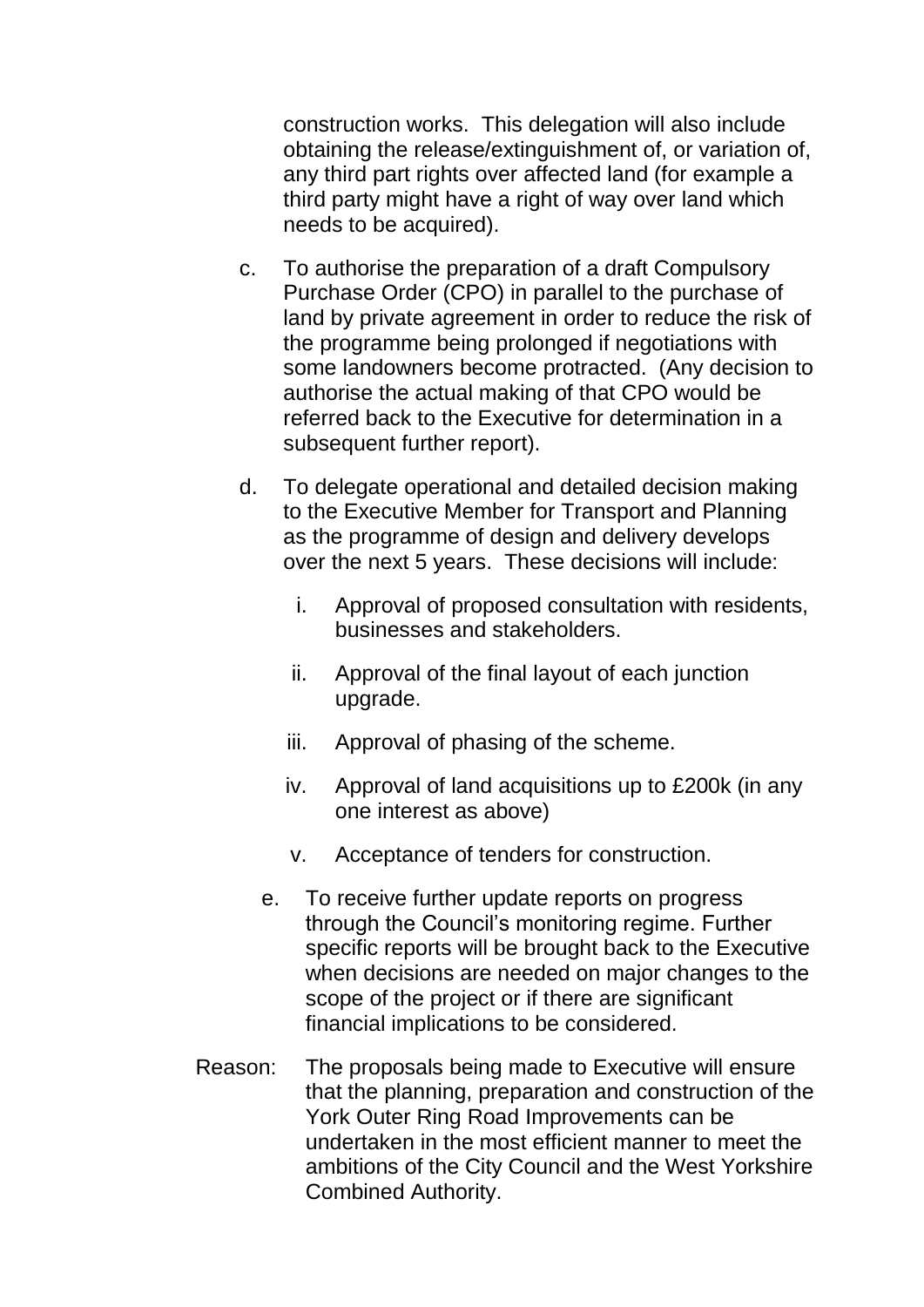1. Refer to Council and the control of the control of the control of the control of the control of the control of the control of the control of the control of the control of the control of the control of the control of the

# **22. Award of Contract for Security Services**

Members considered a report which detailed the result of the evaluation of the tenders received for the provision of the Provision of Security Services and CCTV Operatives and Equipment (Corporate Security Services).

- Resolved: That the Executive agree to delegate authority to the Corporate Director of Customer & Corporate Services to enter into contracts with the proposed supplier for the Provision of Security Services and CCTV Operatives and Equipment (Corporate Security Services).
- Reason: To enable the Council to achieve Best Value by maximising the available budget; transfer risks and responsibilities for CCTV security to the appointed supplier so it resides with an experienced, accredited and skilled supplier; and ensure consistency of service provision across the Council.

# **23. Establishing an Investment Budget for a Strategic Commercial Property Acquisition**

*[See also Part B Minutes]*

Members considered a report which outlined an opportunity that had arisen for the council to acquire the freehold interest in a portfolio of properties in the city centre that would ensure the ongoing maintenance of the buildings, support the economic vibrancy of the city centre and generate significant additional income to contribute to the increased budget income target set for the council's commercial portfolio.

It was noted that if the proposed recommendations were agreed and the subsequent bid successful, a due diligence report would be brought back to the Executive for consideration.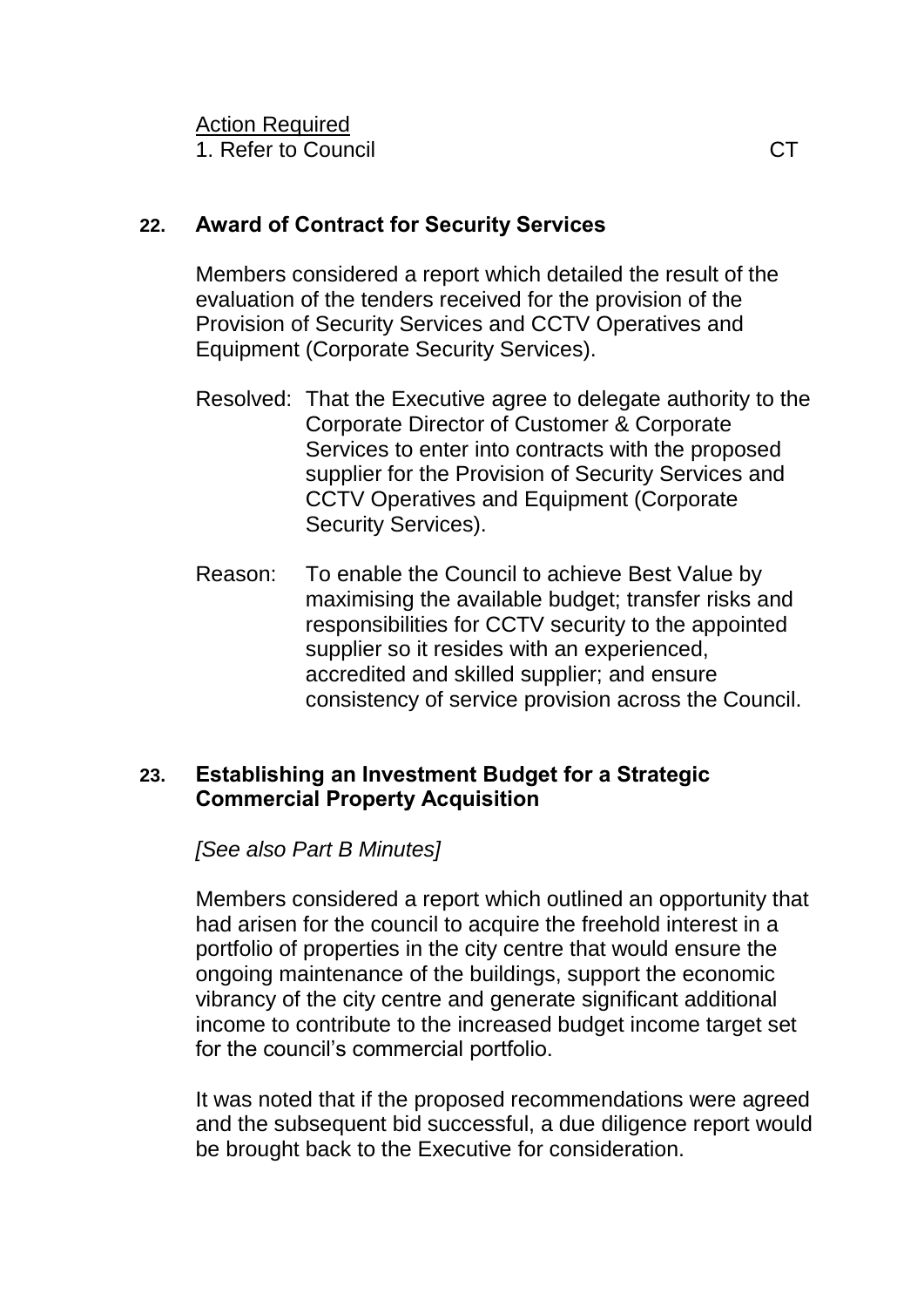The long term opportunity to influence activity and ensure a vibrant, thriving city centre with a mixed economy was welcomed.

- Resolved: That a due diligence report be brought back to Executive prior to completion of the acquisition.
- Reason: To ensure the ongoing economic vibrancy of the city centre and increase the income from the council's commercial property portfolio in order to achieve budget targets.

# **24. City of York Local Plan**

Members considered a report which provided an update on the work undertaken on the MOD sites highlighted in previous reports to Local Plan Working Group (LPWG) and Executive.

The recommendations from the meeting of the LPWG on 10 July 2017 were circulated and the following points of clarification were noted:-

## Recommendation No. 3 Housing

Table 4: Includes housing sites with minor changes, no changes, small scale deletions (Page 143)

All proposals recommended for approval by LPWG

Table 5: Includes significant changes to boundaries, new sites and significant deletions (Page 144)

All proposals recommended for rejection by LPWG except the inclusions and amendments relating to;

- Queen Elizabeth Barracks (934/ 935 / 936)
- $\bullet$  Imphal Barracks (624 / 937 / 939)
- Nestle South (ST17)
- Grove House (H23)
- Former Clifton Without School

the deletions of:

- Heworth Green North (H25)
- Whiteland Field Haxby (H54)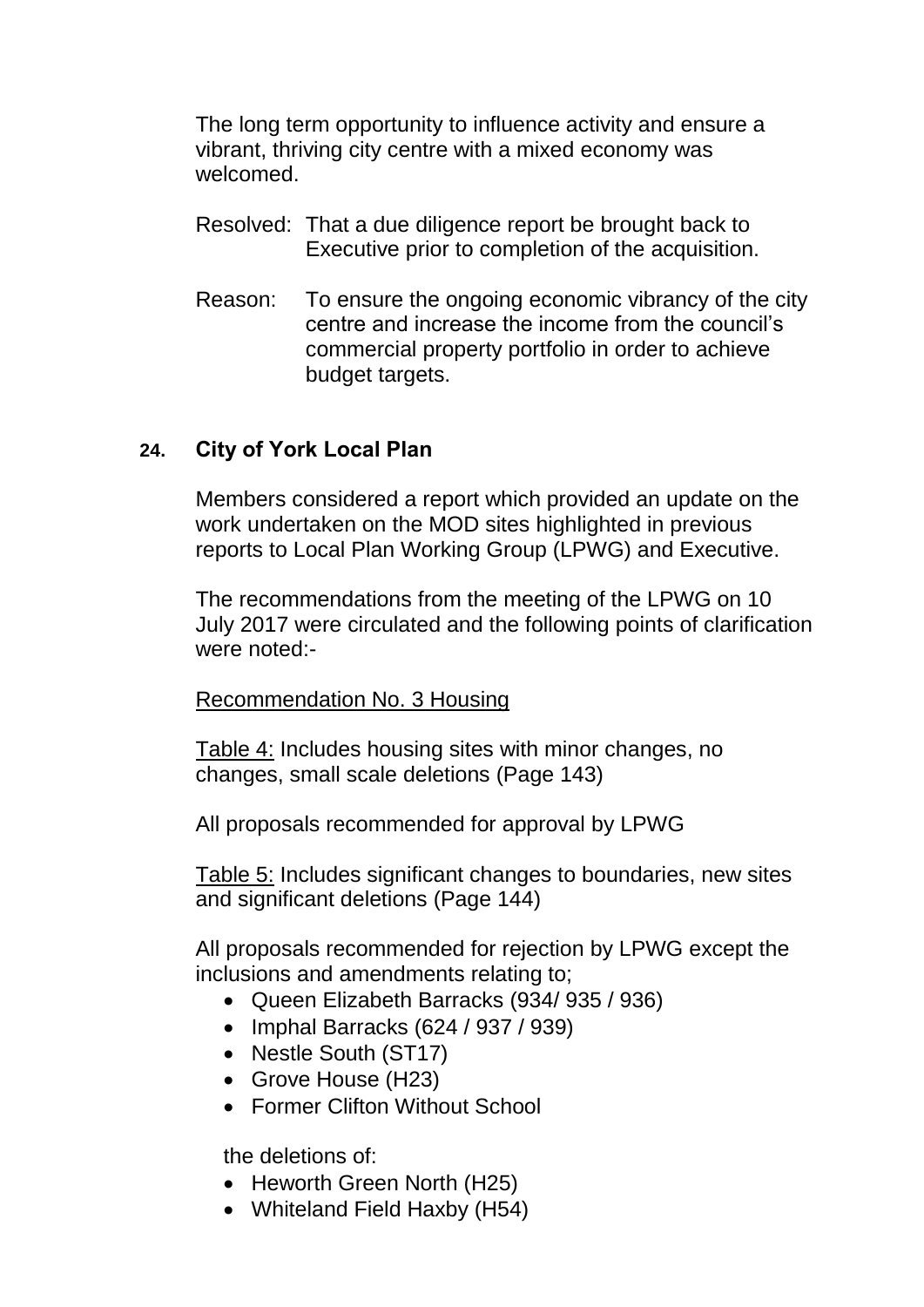and the change of Poppleton Garden Centre from a housing site at PSC (2016) to an employment site. (H57 becomes E16)

# Recommendation No. 3 Employment

Table 6: Employment Sites with minor or no suggested changes and small deletions. (Page 147)

All proposals recommended for approval by LPWG

*Site E5, should have been included as a deletion in this table. It is a small 0.2 hectare site included within Annex 4 table 2 as deletion. This due to a lack of a willing landowner for an employment use.*

Table 7: Employment sites including significant change (including new sites).

All proposals recommended for rejection by LPWG except the inclusions and amendments relating to;

- Towthorpe Lines (925)
- York Central (ST 5)
- Whitehall Grange (246)
- The deletion of Land North of Grimston Bar (ST 6)

The position taken by LPWG was that Northminster (ST19), land at Elvington Airfield Business Park (ST 26) and the University of York Expansion Site (ST27) all to remain at their Preferred Sites Consultation 2016 position.

Recommendation (v) of the LPWG gave delegated authority to the Assistant Director in consultation with Members to approve non site related modifications. This should refer to non housing and employment site related policy modifications.

Annexes 5 & 7 include sites relevant to proposed policy changes:

- Allocation of Heworth Croft for Student Housing (SH1);
- Site 139 (bio-rad) as a potential mental health facility;
- The deletion of the CNG site at Askham Bryan; and
- Changes to open space designations.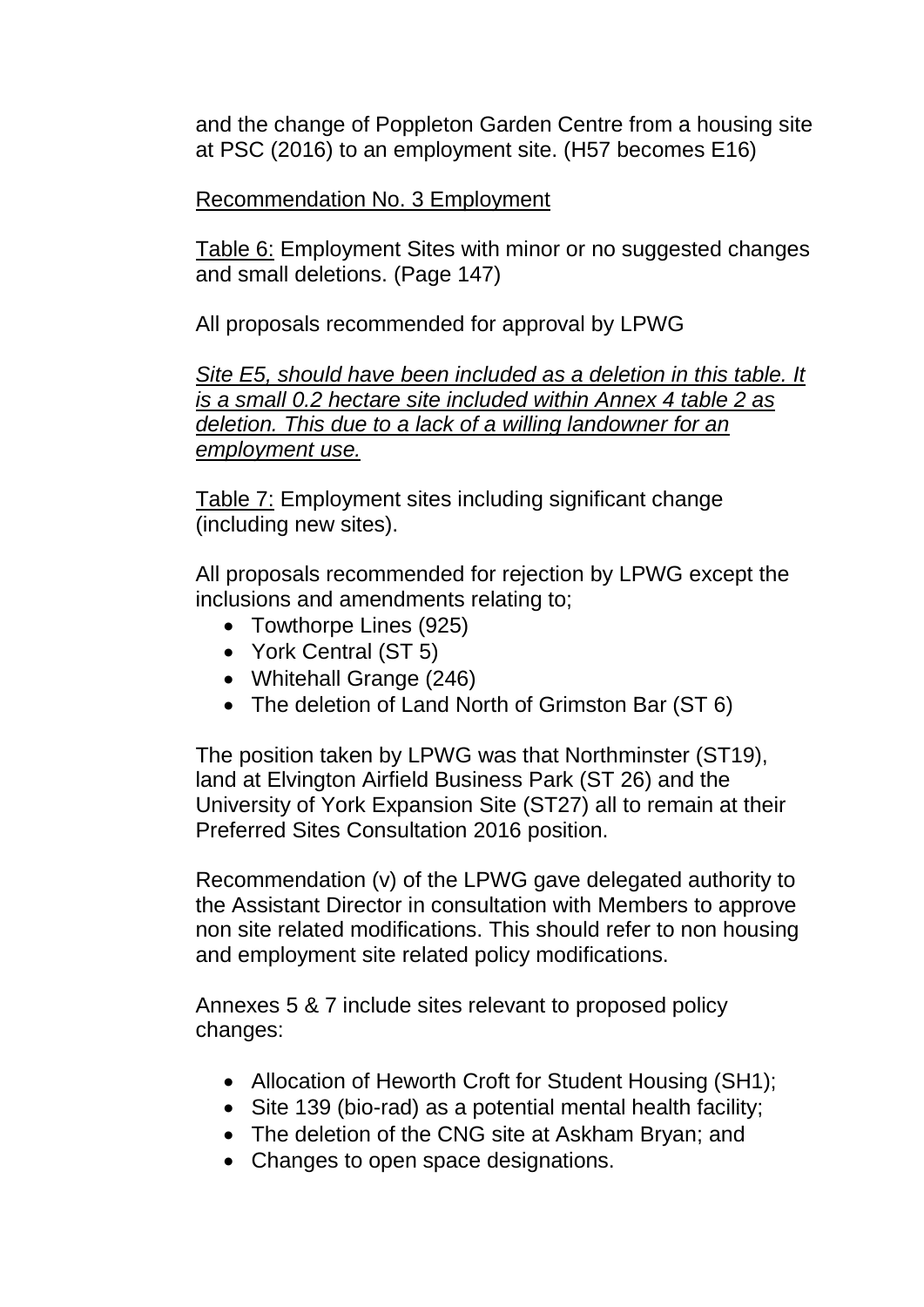With regards to the potential loss of employment land at the Barracks site, and the rationale for the site being recommended for residential use, it was noted that all potential sites had been rigorously tested against a range of criteria. The annexes attached to the report demonstrated a number of sites that had been rejected and accepted against that methodology.

In response to concerns as to the recommendations put forward by the LPWG, Councillor Ayre, Chair of the LPWG, clarified that the Group had not amended any recommendations, they had been asked to consider and put forward their own recommendations.

In conclusion, Councillor Ayre referred to York's population, housing and affordability challenges and stated that the housing figure of 867 would lock in a higher growth level and deliver on the City's needs.

Resolved: That the Executive agrees:

(i) That on the basis of the housing analysis set out in paragraphs 82 - 92 of the report, the increased figure of 867 dwellings per annum, based on the latest revised sub national population and household projections published by the Office for National Statistics and the Department of Communities and Local Government, be accepted.

> That the recommendation prepared by GL Hearn in the draft Strategic Housing Market Assessment, to apply a further 10% to the above figure for market signals (to 953 dwellings per annum), is not accepted on the basis that Hearn's conclusions were speculative and arbitrary, rely too heavily on recent short-term unrepresentative trends and attach little or no weight to the special character and setting of York and other environmental considerations.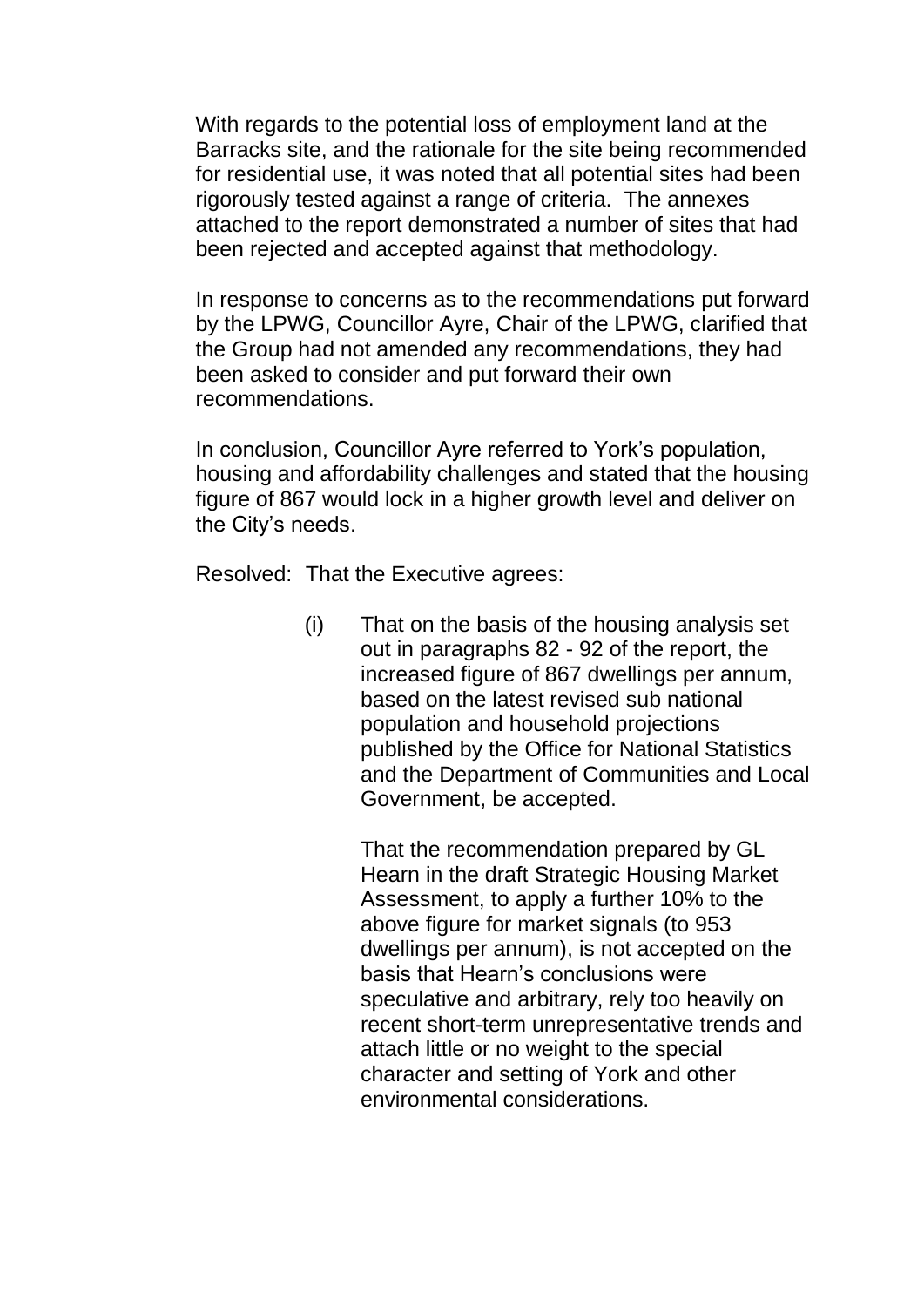- (ii) That the employment land requirement included, arising from the draft ELR Addendum (Annex 2), be considered and agreed as the evidence base upon which the Local Plan should be progressed.
- (iii) That the increased figure to 867 dwellings per annum, be met by the changes to sites within Table 4 (page 21 of the report) and by the following changes to sites from Table 5 (page 22 of the report), the inclusion of Queen Elizabeth Barracks, Imphal Barracks, Nestle South, Grove House and the former Clifton Without Primary School, the deletion of Heworth Green North (H25) and Whiteland Field, Haxby (H54) and the change from a housing site to an employment site of Poppleton Garden Centre. The rest of the changes included in table 5 should not be included.

That the changes to employment sites highlighted in Table 6 (page 25 of the report) be accepted and to accept the following changes to sites listed inTable 7 (page 25 of the report) – the changes to York Central, the inclusion of Towthorpe Lines and Whitehall Grange, the inclusion of ST19 Land at Northminster Business Park, Elvington Airfield Business Park (ST26) and University of York Expansion (ST27) based on the Preferred Sites Consultation (2016) position and the deletion of site ST6 – Land at Grimston Bar. The rest of the changes included in table 7 should not be included (this includes potential extensions at ST19, ST26 and ST27 and two new sites listed).

(iv) That the revised policy approach to Gypsy and Traveller provision highlighted within the report and Annex 9 be agreed.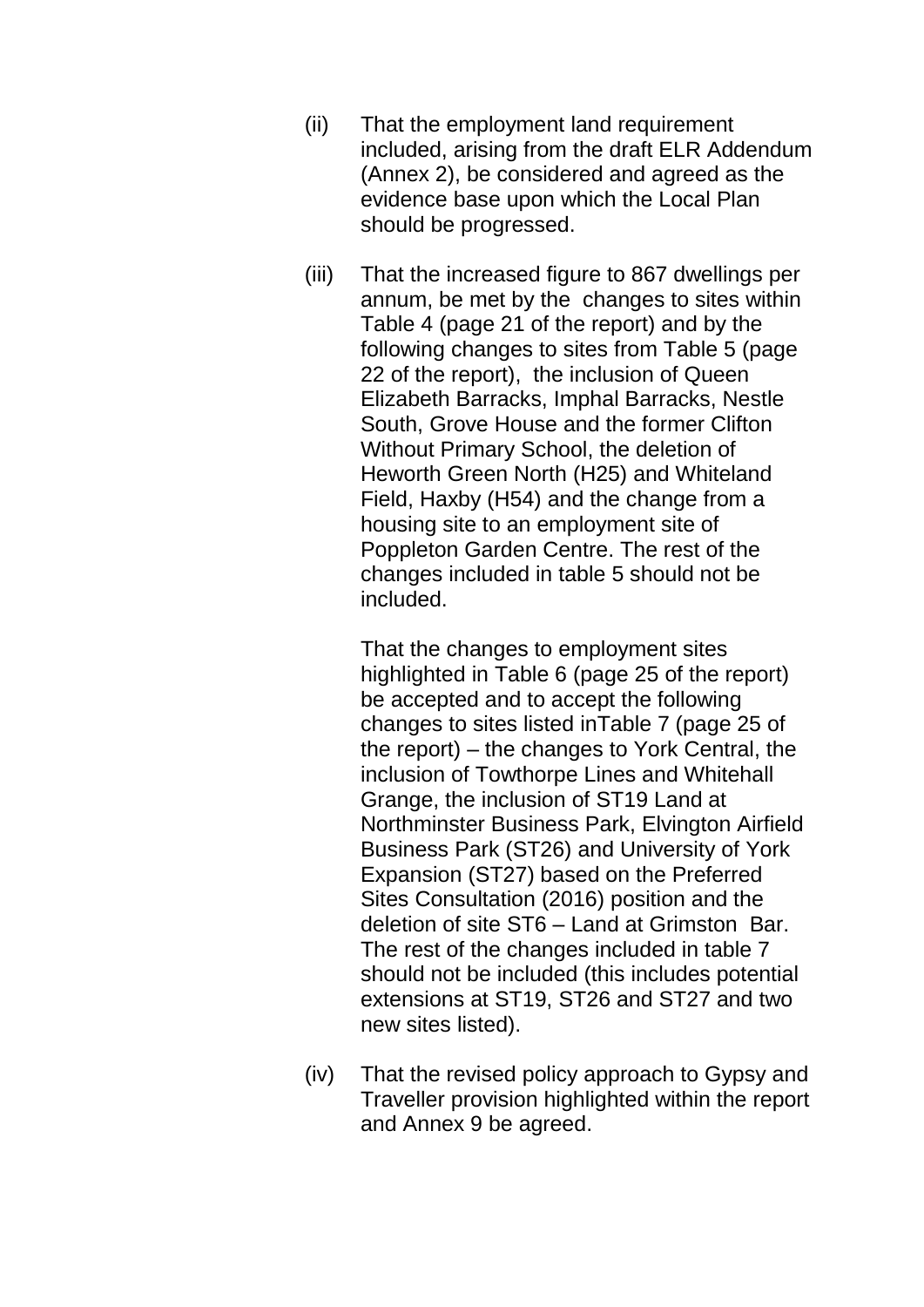(v) That authority be delegated to the Assistant Director of Planning and Public Protection in consultation with the Leader and Deputy Leader to approve all housing and employment growth related policies (including site specific planning principles) and the non housing and employment site related policy modifications at schedule (Annex 7) in accordance with the approved evidence base.

> That the Leader and Deputy Leader keep Group Leaders informed through Group Leaders meetings.

(vi) That the Assistant Director of Planning and Public Protection in consultation with the Leader and Deputy Leader, be delegated to approve changes to the non-site related policy modifications schedule (Annex 7) following the completion of viability work.

> That the Leader and Deputy Leader keep Group Leaders informed through Group Leaders meetings.

(vii) That following the approval of the evidence base and policy in relation to housing and employment, authority be given to the Assistant Director of Planning and Public Protection in consultation with the Leader and Deputy Leader to produce a composite draft Local Plan for the purposes of consultation.

> That the Leader and Deputy Leader keep Group Leaders informed through Group Leaders meetings.

(viii) That the Assistant Director of Planning and Public Protection in consultation with the Leader and Deputy Leader be delegated the signing-off of further technical reports and assessments to support the draft Local Plan including, but not limited to the SA/ SEA, Viability Study and Transport Assessment.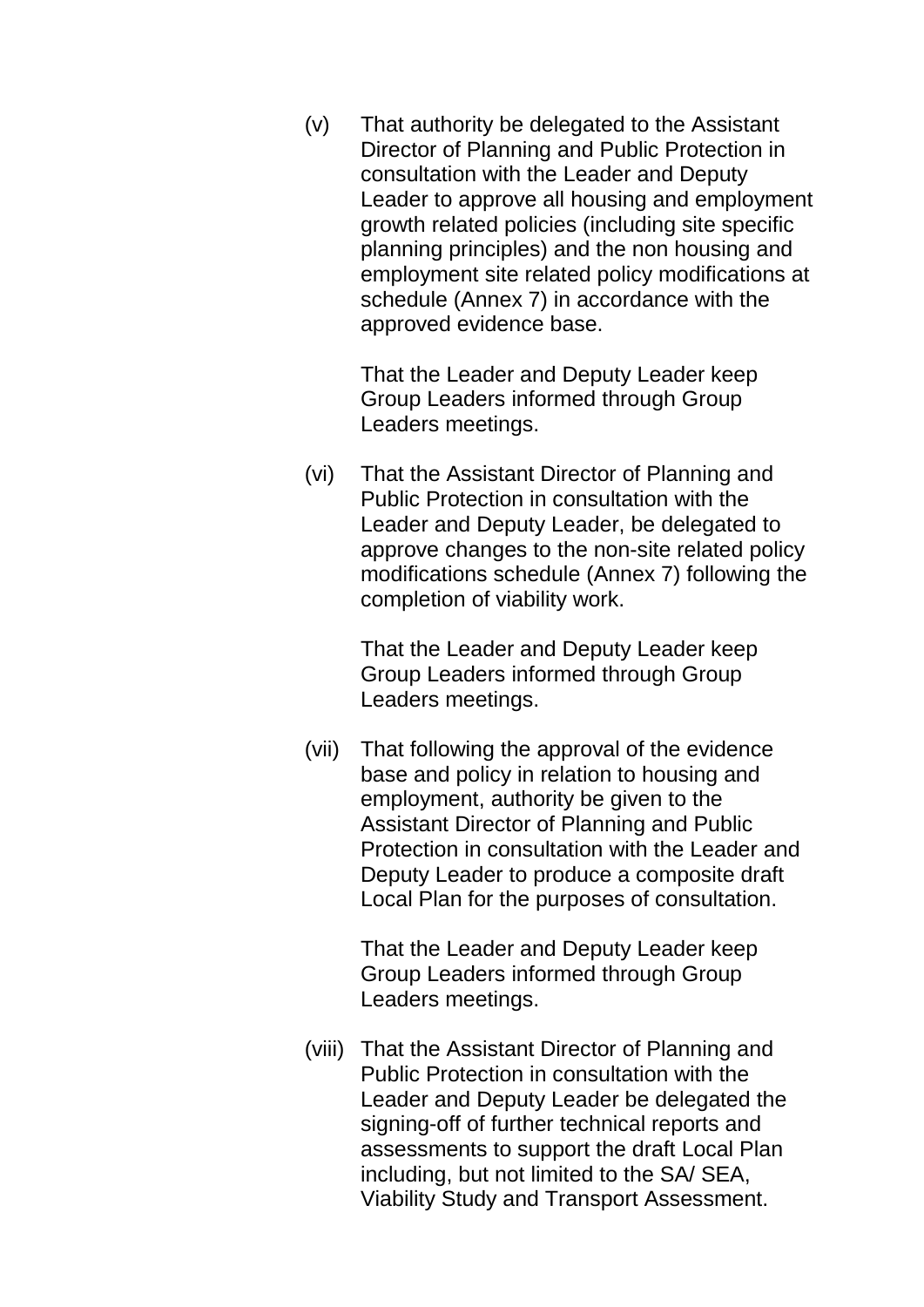- (ix) That the Leader and Deputy Leader keep Group Leaders informed through Group Leaders meetings
- (x) That the Assistant Director of Planning and Public Protection in consultation with the Leader and Deputy Leader be delegated authority to approve a consultation strategy and associated material for the purposes of a city wide consultation starting in September 2017 and to undertake consultation on a composite plan in accordance with that agreed strategy.

That the Leader and Deputy Leader keep Group Leaders informed through Group Leaders meetings

(xi) That the Assistant Director of Planning and Public Protection in consultation with the Leader and Deputy Leader be delegated authority to approve a revised Local Development Scheme as per the timetable highlighted in paragraphs 98 to 101 of the report.

> That the Leader and Deputy Leader keep Group Leaders informed through Group Leaders meetings.

Reason: So that an NPPF compliant Local Plan can be progressed.

# **PART B - MATTERS REFERRED TO COUNCIL**

## **25. York Central Update and Partnership Agreement**

#### *[See also Part A Minutes]*

Members considered a report which outlined progress to date on the York Central scheme and set out the Council's commitment to developing a formal partnership agreement and the programme of work to take the scheme through to the submission of Planning Applications.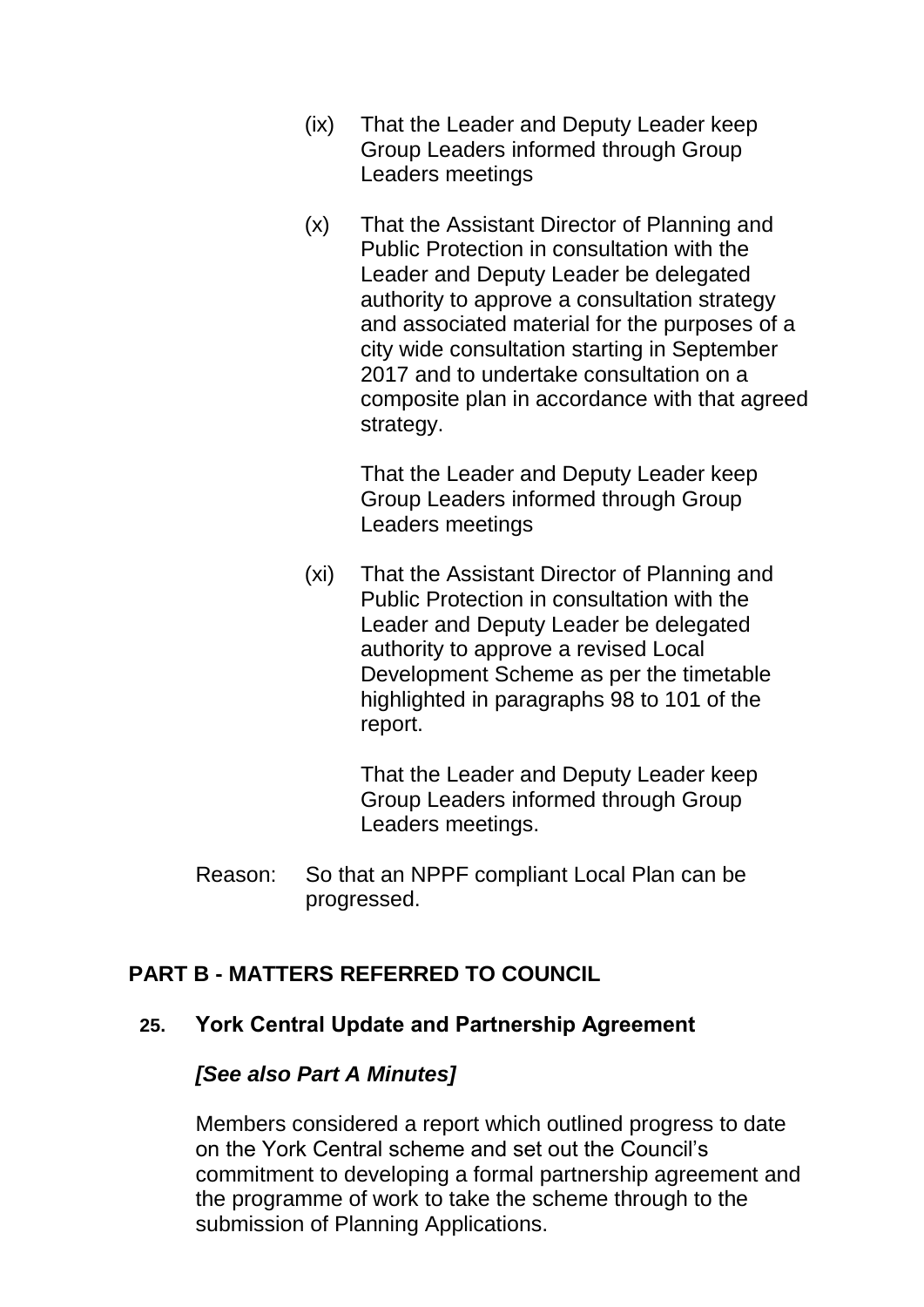- Resolved: That the Executive recommends to Council that a budget of £37.4m be approved for the York Central Transport improvements funded from the West Yorkshire Plus Transport Fund grant.
- Reason: To ensure the delivery of York Central and to ensure that a range of access options have been considered.

Action Required 1. Refer to Council and the contract of the contract of the contract of the contract of the contract of the contract of the contract of the contract of the contract of the contract of the contract of the contract of the co

# **26. Proposed York Outer Ring Road Improvements - Approach to Delivery**

*[See also Part A Minutes)*

Members considered a report which set out the proposed approach to the York Outer Ring Road improvements project and sought approval of the delivery methodology for the development and construction of the seven targeted improvements to junctions on the north York Outer Ring Road over the next 5 years.

Consideration was given as to how key issues and risks would be managed as well as the most effective way to make decisions over the coming months to develop the proposals.

The report recommended that future decisions on the programme of improvements were taken by the Executive Member for Transport and Planning, for example over matters concerning the purchase of land, consultation and phasing of works.

- Resolved: That the Executive proposes to Full Council that a budget of £34.2m be approved for the York Outer Ring Road improvements funded from the West Yorkshire Plus Transport Fund grant.
- Reason: To confirm the detailed allocation within the budget for the delivery of the Outer Ring Road Upgrade scheme in accordance with the previous Council Decision taken in December 2016.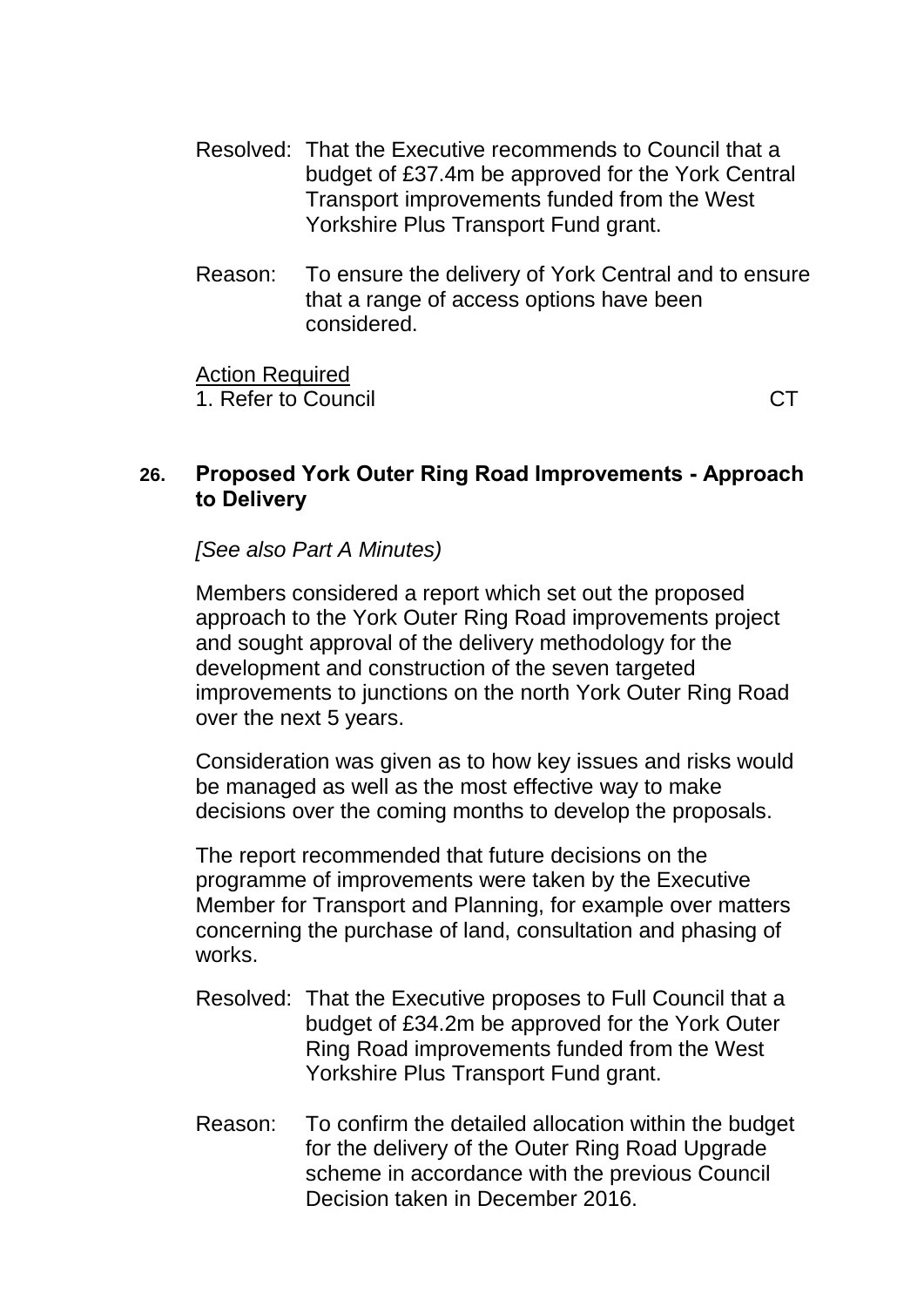Action Required 1. Refer to Council and the control of the control of the control of the control of the control of the control of the control of the control of the control of the control of the control of the control of the control of the

# **27. Establishing an Investment Budget for a Strategic Commercial Property Acquisition**

*[See also Part A Minutes]*

Members considered a report which outlined an opportunity that had arisen for the council to acquire the freehold interest in a portfolio of properties in the city centre that would ensure the ongoing maintenance of the buildings, support the economic vibrancy of the city centre and generate significant additional income to contribute to the increased budget income target set for the council's commercial portfolio.

It was noted that if the proposed recommendations were agreed and the subsequent bid successful, a due diligence report would be brought back to the Executive for consideration.

The long term opportunity to influence activity and ensure a vibrant, thriving city centre with a mixed economy was welcomed.

Resolved: That the Executive recommends to full Council:-

- (i) the establishment of a capital budget of  $£15m$ , to be financed initially from borrowing, to fund the acquisition of freehold interest in a portfolio of city centre commercial property assets; and
- (ii) to agree that any future capital receipts not currently assumed in the Capital strategy, be allocated to fund the purchase, thereby reducing in time the associated borrowing related to the investment. This will be updated in capital monitor reports in the future.
- Reason: To ensure the ongoing economic vibrancy of the city centre and increase the income from the council's commercial property portfolio in order to achieve budget targets.